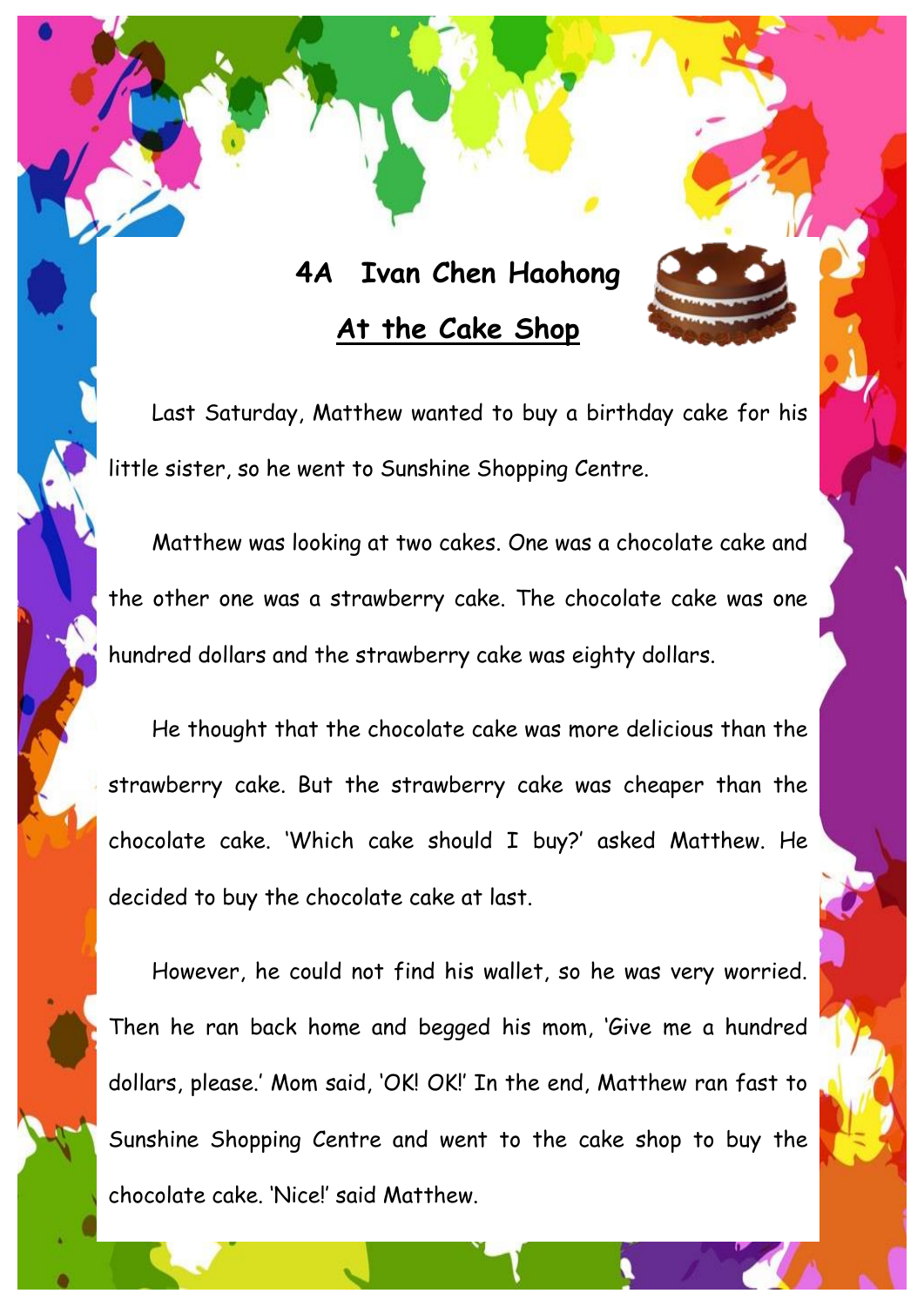## **4B Karson Ko Man Ki At the Supermarket**

Last week, Susie and her mum were at the supermarket. They went there because they wanted to buy some food. They enjoyed shopping there. Susie said, 'I want to buy some sandwiches.' Then Mum asked, 'Which sandwiches would you like, tuna sandwiches or cheese sandwiches?'

Susie said, 'I'd like tuna sandwiches and some cheese sandwiches for Dad,' Mum said, 'Great idea!'

Later, Susie's mum wanted to buy some apple juice but the apple juice was out of stock. They were disappointed. Finally, they made apple juice by themselves at home.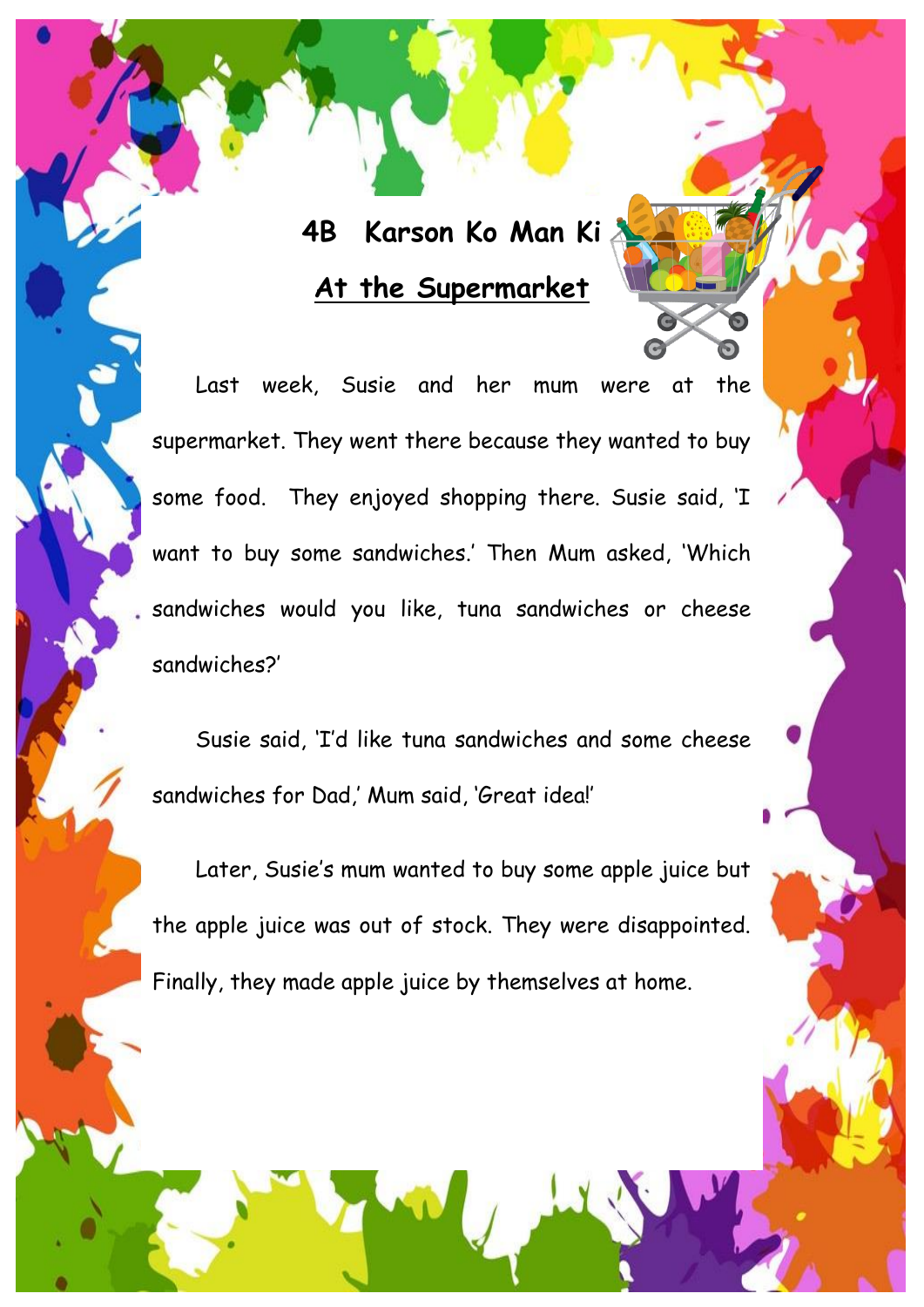### **4C Anna Zeng Yaqi**

#### **A Personal Description**

My name is Anna. I am a girl. I am eleven years old. My birthday is on 27th January. I live in Shenzhen with my family. I am 147cm tall and I weigh 24kg.

I am tall, but I am not the tallest in my class. Our classmate, Ivy, is the tallest. I have long straight hair and small eyes. My best friend is Ivy. She is taller and fatter than me. She has big eyes. Her hair is shorter than my hair. She is funny and helpful. She always helps others. I like playing with her.

I have many hobbies. I especially like reading and doing sports. When I am free, I like reading comics and story books. At weekends, I like playing badminton with my grandpa. Doing sports is good for our health. I enjoy the time doing sports with my family.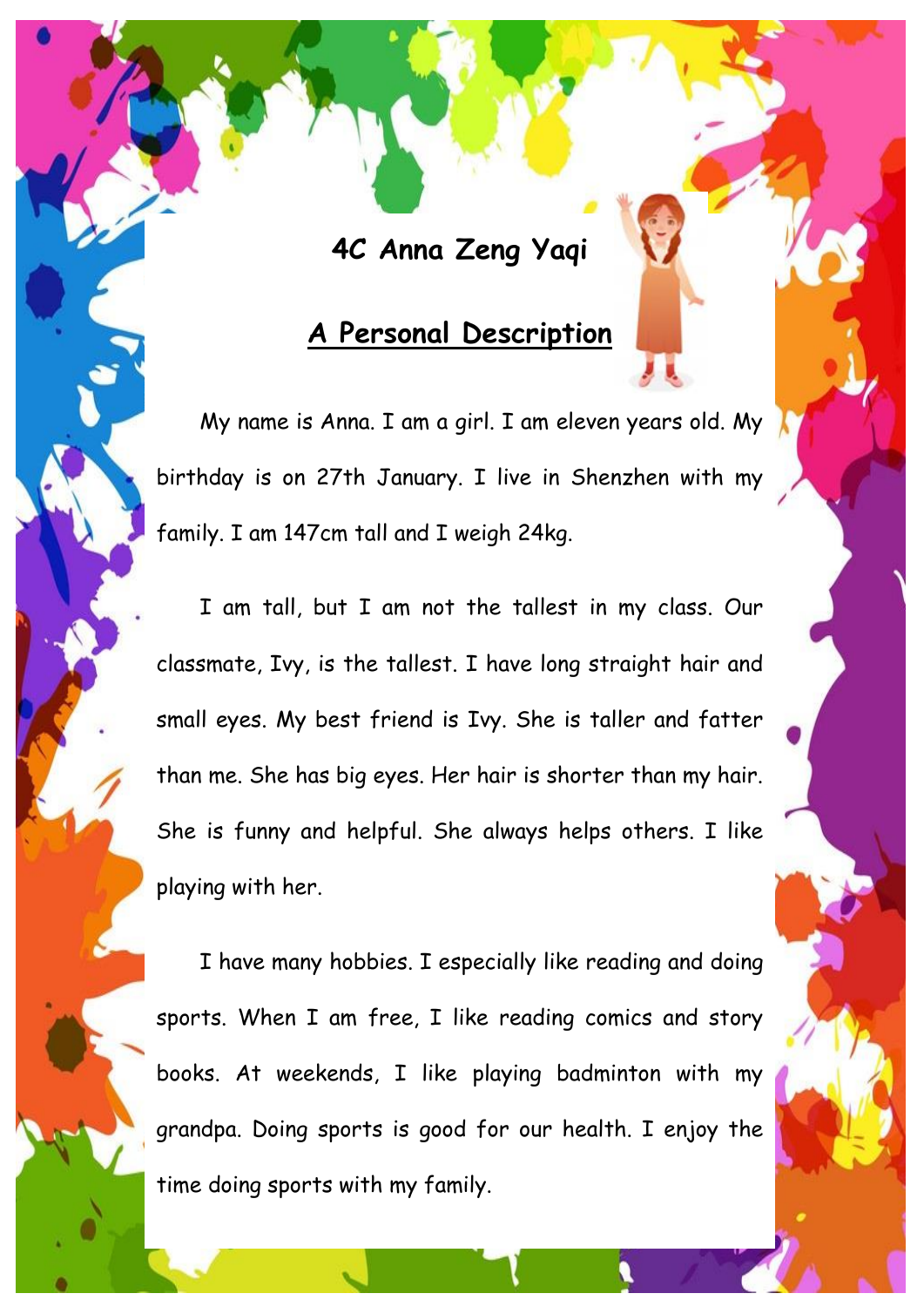# **4D Hazel Cheung Tsz Yiu A Tea Party**

Last Friday, I had a tea party at school. I invited my classmates and teachers to my tea party.

At the party, I ate some chocolate cakes and chocolate chip cookies because I like chocolate very much. Apart from food, I drank some lemon tea. Then I played board games with my best friend, Bobo.

Finally, I was really full and I felt happy. All of our classmates enjoyed the party.